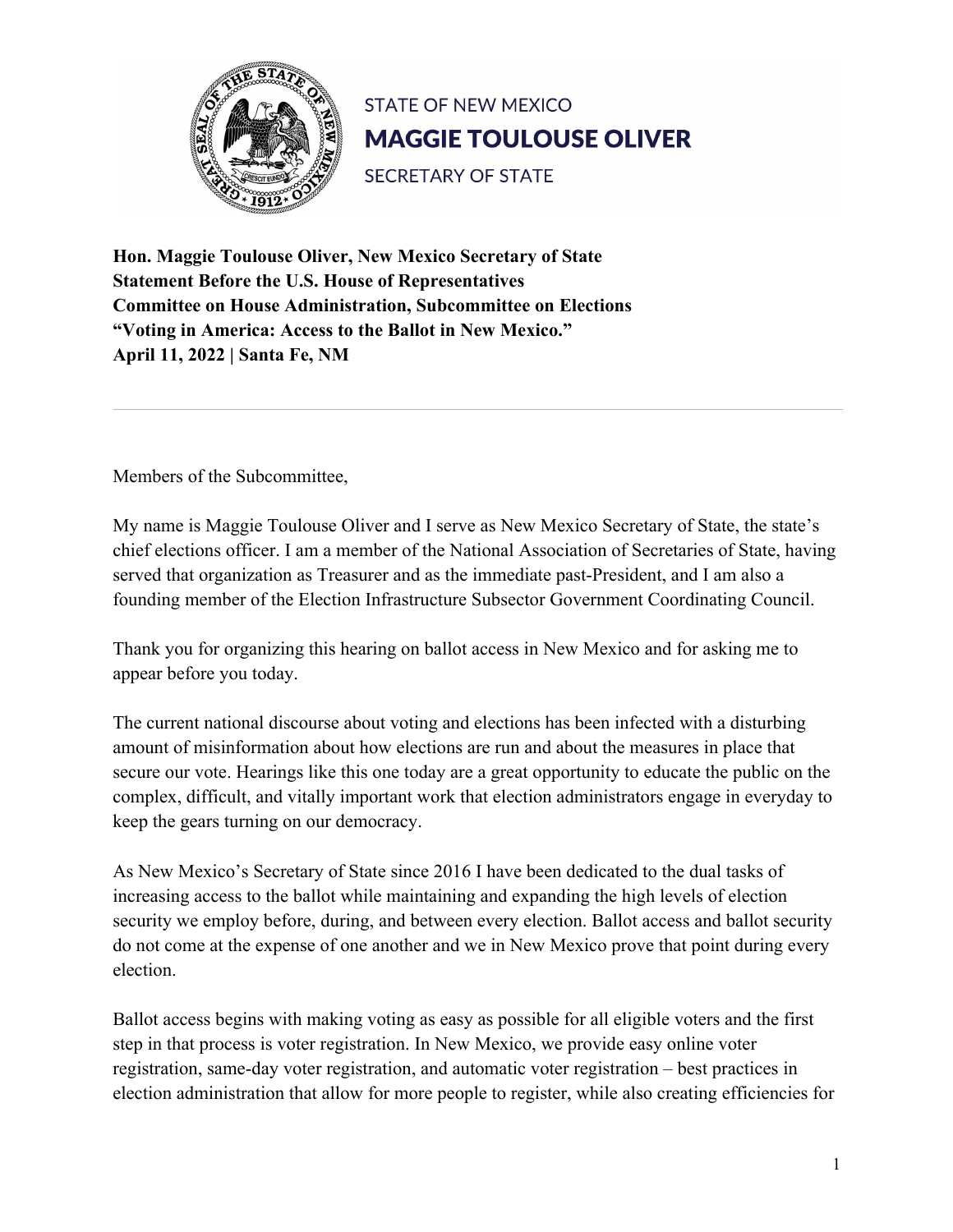

the election administrators responsible for processing those registrations. And though policies like same-day registration are sometimes presented as giving an unfair advantage to Democrats, I should note that more Republican voters utilized same-day registration in 2020 than any other party. We also provide those 16 and 17 years of age the opportunity to register if they will be 18 by the next election, which is an innovative policy designed to get young people participating in democracy earlier in their lives.

These different voter registration options were particularly useful for voters during the pandemic, as COVID-19 complicated many aspects of election administration. During 2020, my Office worked alongside our state's county clerks, the Governor, and members of the legislature to provide voters with multiple options to register and to vote during the pandemic. Many of those pandemic policies have been subsequently made permanent, like those that were enacted to protect Native voters and give pueblo and tribal governing bodies in our state more options to control how voting takes place on their land.

Other election best practices we employ, like multiple weeks of early voting, secure videomonitored ballot drop boxes, no-excuse vote-by-mail, and online vote-by-mail ballot requests, are also vital components of making it as easy as possible for eligible voters to participate in our democracy.

New Mexico's commitment to ballot access does not come at the expense of election security, however, as we are nationally known as a leader in protecting the integrity of every vote. As I mentioned earlier, it is a fallacy to assume that ballot access must come at the expense of election security.

Our work to strengthen our cybersecurity and election security in New Mexico has been an ongoing process over many years that has involved a strong coalition of local, state, and federal partners. We protect our elections in New Mexico through an array of low- and high-tech solutions that have proven to be formidable tools in the modern threat landscape election administrators face every day.

My Office has a dedicated Election Security team that works with our county clerks to test our information security defenses on a regular basis and provide ongoing support to county election administrators. Additionally, our Election Security team works with government and private partners who validate and test our information security defenses. Such assessments include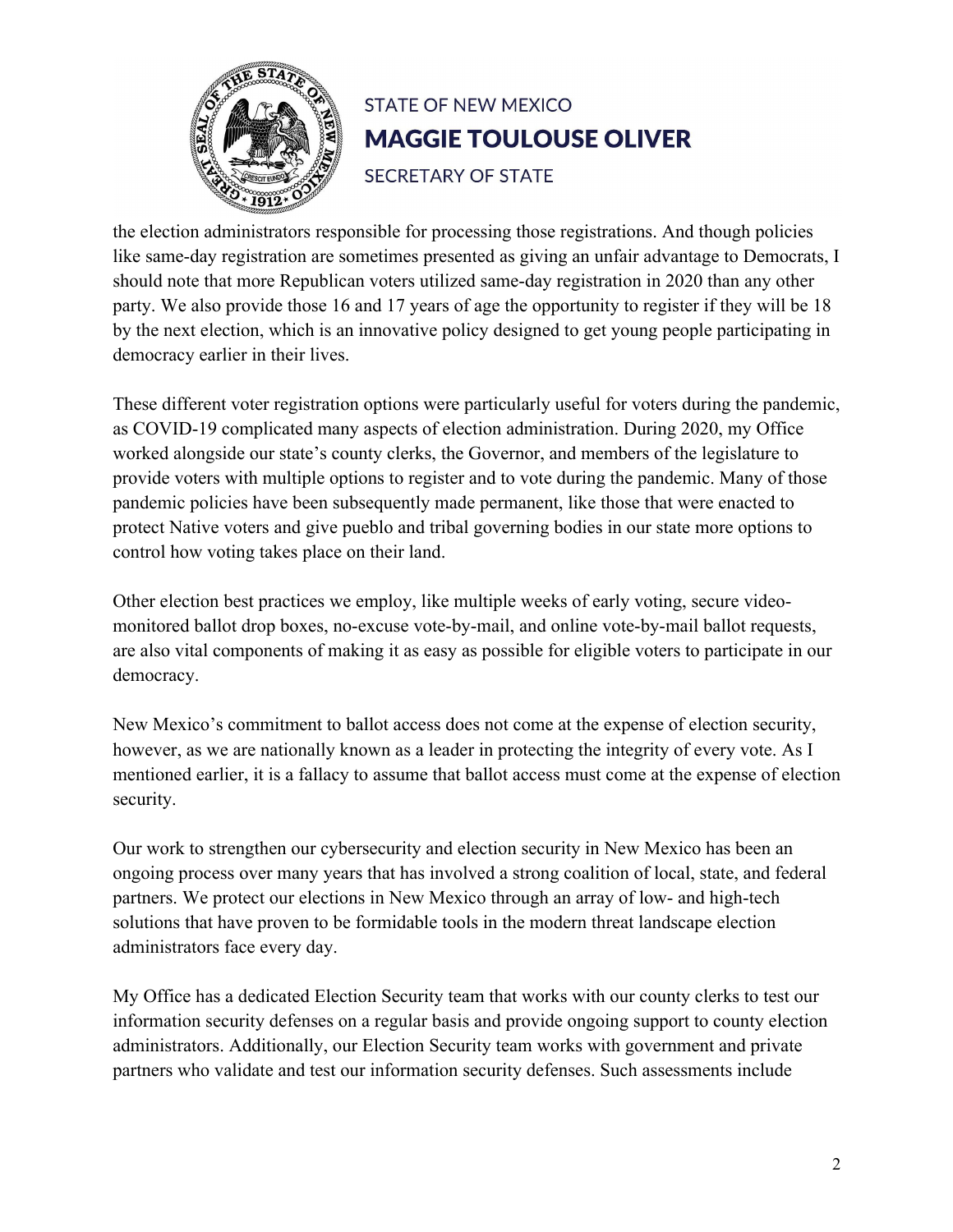

reviews of documentation and process, as well as varying degrees of computer and network hacking. Any identified issues are rapidly mitigated and corrected.

During elections, we also partner with the Air National Guard as they assist us with passive threat analysis.

Having a dedicated Election Security team is an essential component of our overall election security strategy, but the processes and procedures we have in place before, during, and between elections are essential as well.

Every election in New Mexico uses one-hundred percent paper ballots. All paper ballots allow for auditing and verification of automated vote counting systems because there is always a paper trail.

New Mexico also utilizes air-gapped counting systems, which means that our vote tabulators are prevented by law and process from being joined to a computer network or the Internet.

Prior to every election, we test that our tabulators accurately count actual paper ballots with a known outcome and, furthermore, we confirm that the tabulators properly handle over-vote and under-vote conditions.

Following an election, the results are reconciled by the bi-partisan election board members. Then a canvass, or audit of the results, occurs at the county and state by experienced staff. Finally, the results are audited by an independent contractor before being certified by the State Canvassing Board.

New Mexico also conducts a risk-limiting audit following every general election. This process involves the random selection of races and precincts throughout the state by the independent auditing firm and then a hand recount of those ballots is completed and compared to the machine tabulated results. If any discrepancy is found additional hand counts would be required.

As you can see, there is no simple way to increase ballot access and provide high levels of election security. These goals require layers of complementary policies and procedures, along with the foresight and dedication of the public servants who run our elections. Unfortunately, New Mexico is not immune to the increasing threats to election officials who are working tirelessly to ensure the integrity of our elections at every level.